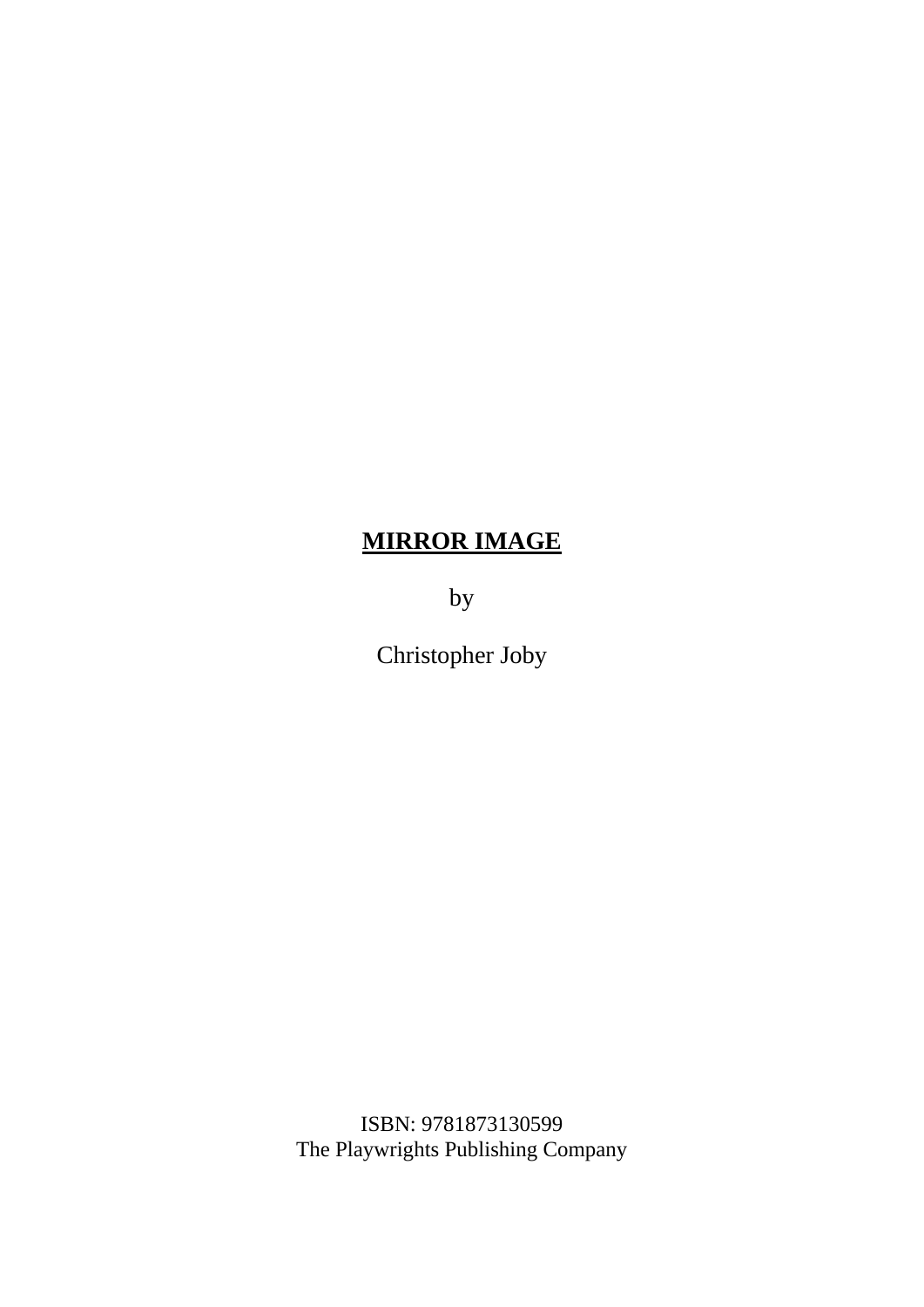Performances or readings of this play may not legally take place before an audience without a licence obtainable on application to:

> The Playwrights Publishing Co., 70 Nottingham Road, Burton Joyce, Nottingham, U.K., [44] (0)1159-313356 [playwrightspublishingco@yahoo.com](mailto:playwrightspublishingco@yahoo.com)

To avoid possible disappointment, application should be made, preferably in writing, as early as possible, stating: -

- (i) Name and address of applicant
- (ii) Name and address of Society;
- (iii) Name and address of theatre or hall where performance(s) would be held;
- (iv) Times and dates of performances.

A fee will be charged for this licence which must be paid prior to the first performance otherwise the licence is automatically cancelled and the performance becomes illegal.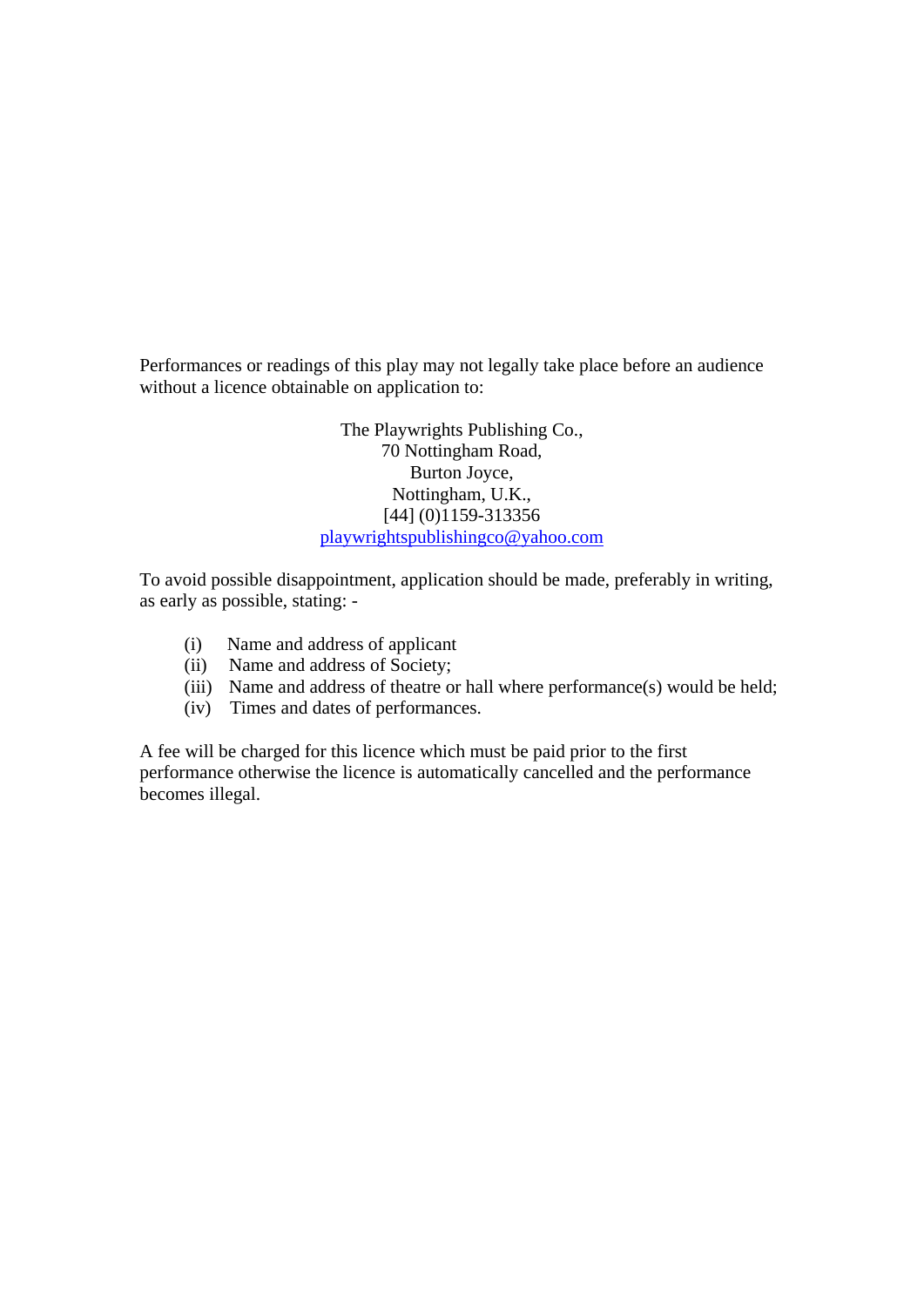## **CHARACTERS**

Mark, a banker Phil, a journalist, friend of Mark Jenny, Mark's wife John, a banker, friend of Mark and Phil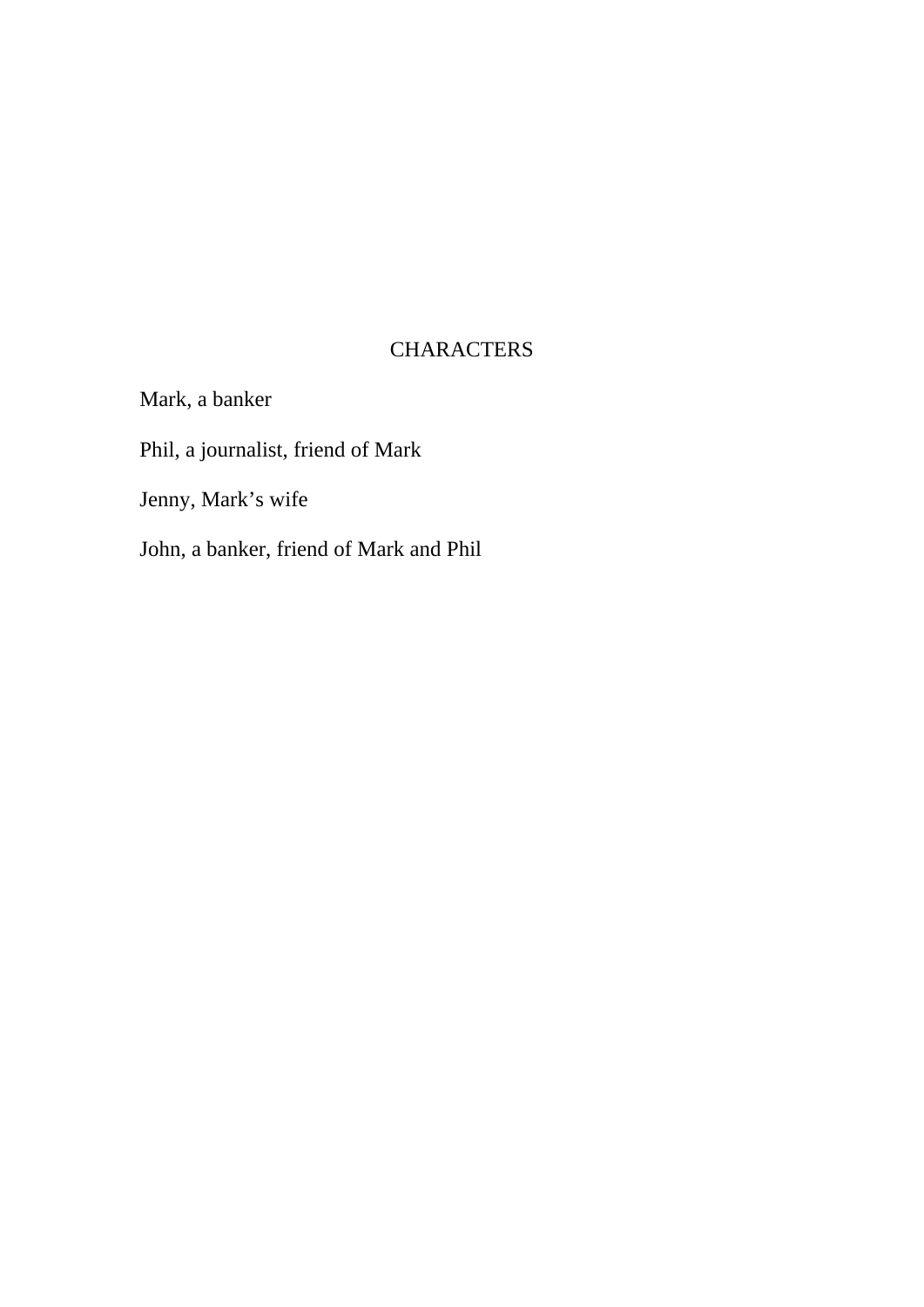## ACT 1

( *It is early evening one Saturday in Spring. The scene is the living room of an affluent young banker, Mark, who lives in West London. There is a door stage left. On the wall stage right is a mirror. On the wall upstage centre hangs a mirror stuck onto a canvas, the 'work of art'. There are two sofas, one on either side of the 'work of art', facing each other and closer to each other upstage than downstage. There is a small coffee table between them. On this there is a bowl of fruit and a book, E. H. Gombrich's 'The Story of Art'*).

(*As the curtain rises, Mark opens the door and enters the room, followed by Phil. They have just returned from watching a football match and each of them is holding a can of beer.*)

- Mark: (*Moves downstage right*). I tell you, that was never a penalty. Not in a million years.
- Phil: (*Moves downstage left*). Come off it. He went down just inside the box.
- Mark: Get away. He was nowhere near the box. He'd have needed binoculars to see the box.
- Phil: Don't exaggerate.
- Mark: I didn't think the other bloke touched him, myself.
- Phil: Didn't touch him? Of course he did. That's why the ref blew up.
- Mark: (*Sighs*). One-nil the Arsenal, then. I'm gutted. (*Sits on the sofa stage right*).
- Phil: Sick as a parrot, eh? Under the moon? (*Sits on the sofa stage left*). Not often you hear that these days is it 'one-nil the Arsenal.' What with Arsène Wenger's beautiful game.
- Mark: I bet he saw that penalty.
- Phil: How do you mean?
- Mark: He wouldn't have seen it if was one of his players, would he? (*Adopts mock French accent*). 'I did not see it. I was looking the other way.' (*Returns to his normal voice*). He's got selective vision that bloke.

Phil: I'm sure it will be on Match of the Day tonight. Anyway, good to see the match from your bank's box, rather than from the stands, even if I was surrounded by a load of Chelsea supporters.

Mark: We've got to do something with all that money.

Phil: Money and Chelsea go together, don't they, like Bill and Ben or...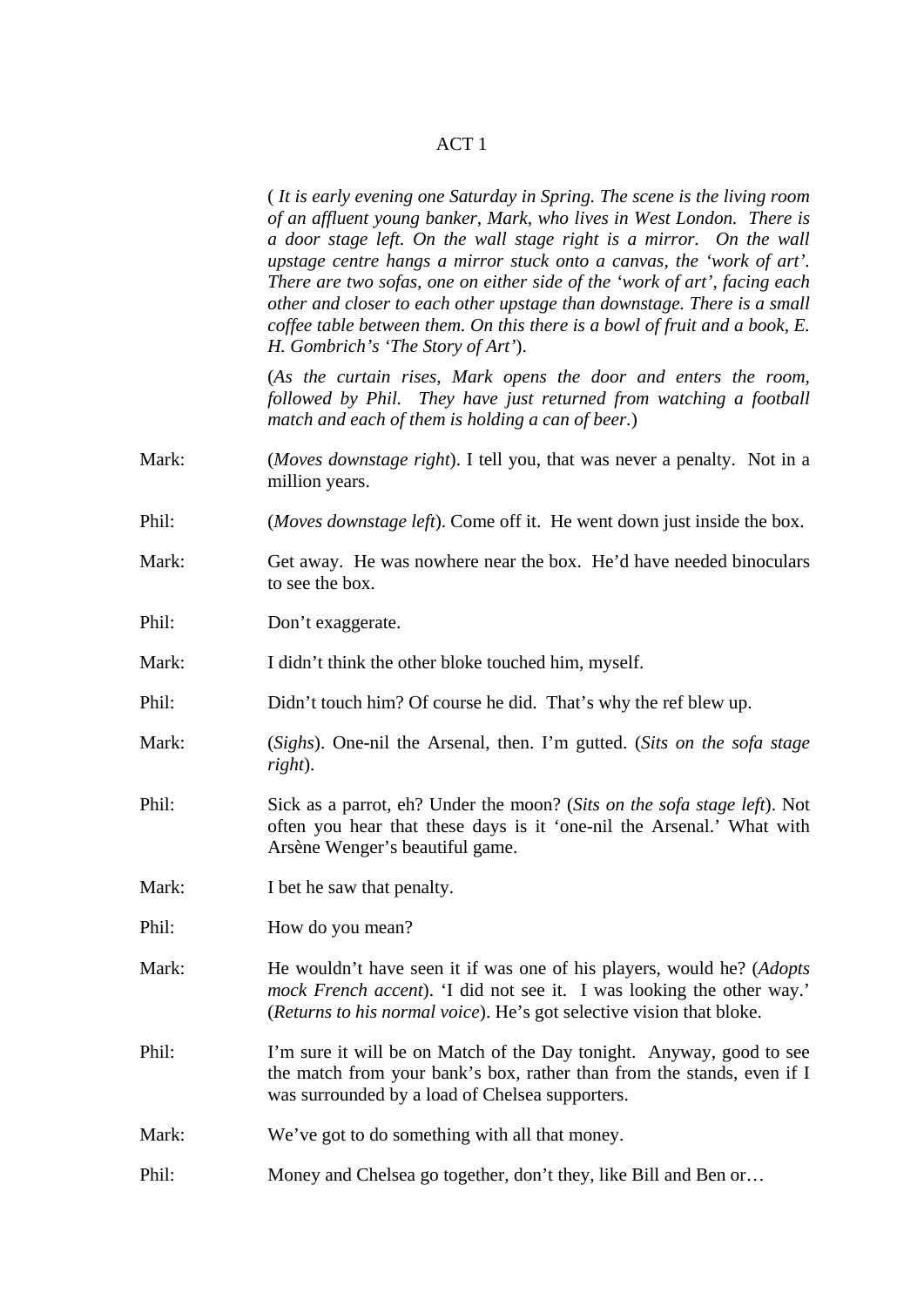| Mark: | Give over. What, and Arsenal don't have millions stashed away?                                                                                                                                                                                                                                                                                                          |
|-------|-------------------------------------------------------------------------------------------------------------------------------------------------------------------------------------------------------------------------------------------------------------------------------------------------------------------------------------------------------------------------|
| Phil: | No, but it's more about style for them, isn't it? (Adopts mock French<br><i>accent</i> ). 'Footballistically, we like to entertain. We like to play with a<br>certain amount of style.' (Returns to his normal voice). Even Melvyn<br>Bragg supports the Arsenal, he of the bouffant hairstyle. I heard him on<br>the radio the other day. He calls it 'art in motion.' |
| Mark: | Oh, that settles it, doesn't it?                                                                                                                                                                                                                                                                                                                                        |
| Phil: | What?                                                                                                                                                                                                                                                                                                                                                                   |
| Mark: | Well, if Melvyn Bragg says it. (They look at each other for a moment).                                                                                                                                                                                                                                                                                                  |
| Phil: | Pity they've axed the South Bank Show, isn't it?                                                                                                                                                                                                                                                                                                                        |
| Mark: | I don't know. I can't say I ever watched it.                                                                                                                                                                                                                                                                                                                            |
| Phil: | I went to see a play the other day.                                                                                                                                                                                                                                                                                                                                     |
| Mark: | Oh yer, which one?                                                                                                                                                                                                                                                                                                                                                      |
| Phil: | Pinter, Harold Pinter.                                                                                                                                                                                                                                                                                                                                                  |
| Mark: | Pinter, Harold Pinter. That was the name of the play was it?                                                                                                                                                                                                                                                                                                            |
| Phil: | No, he's the playwright.                                                                                                                                                                                                                                                                                                                                                |
| Mark: | Oh, of course yer, why didn't you say? Huh. ( <i>Embarrassed</i> ). We read<br>some of his plays at school, but I can't say I've ever seen any, you<br>know, on stage. Which one was it?                                                                                                                                                                                |
| Phil: | It was the Dumb Waiter. Very strange.                                                                                                                                                                                                                                                                                                                                   |
| Mark: | Oh yer, what was it about?                                                                                                                                                                                                                                                                                                                                              |
| Phil: | Difficult to say really. Two men stuck in a room trying to make<br>conversation, waiting for someone else.                                                                                                                                                                                                                                                              |
| Mark: | Oh, hardly sounds like a recipe for a good play does it? What do they<br>talk about?                                                                                                                                                                                                                                                                                    |
| Phil: | All sorts, really. (Stands up and moves downstage left). There's this<br>one bit where one of the men winds the other one up by talking about a<br>disputed penalty in a Spurs-Villa match. Quite realistic really.                                                                                                                                                     |
| Mark: | (Stands up and moves downstage right). Two men in a room talking<br>about a disputed penalty? I suppose it happens. Who got the penalty?                                                                                                                                                                                                                                |
| Phil: | Spurs.                                                                                                                                                                                                                                                                                                                                                                  |
| Mark: | Oh. You can't have been too pleased about that, being an Arsenal fan.                                                                                                                                                                                                                                                                                                   |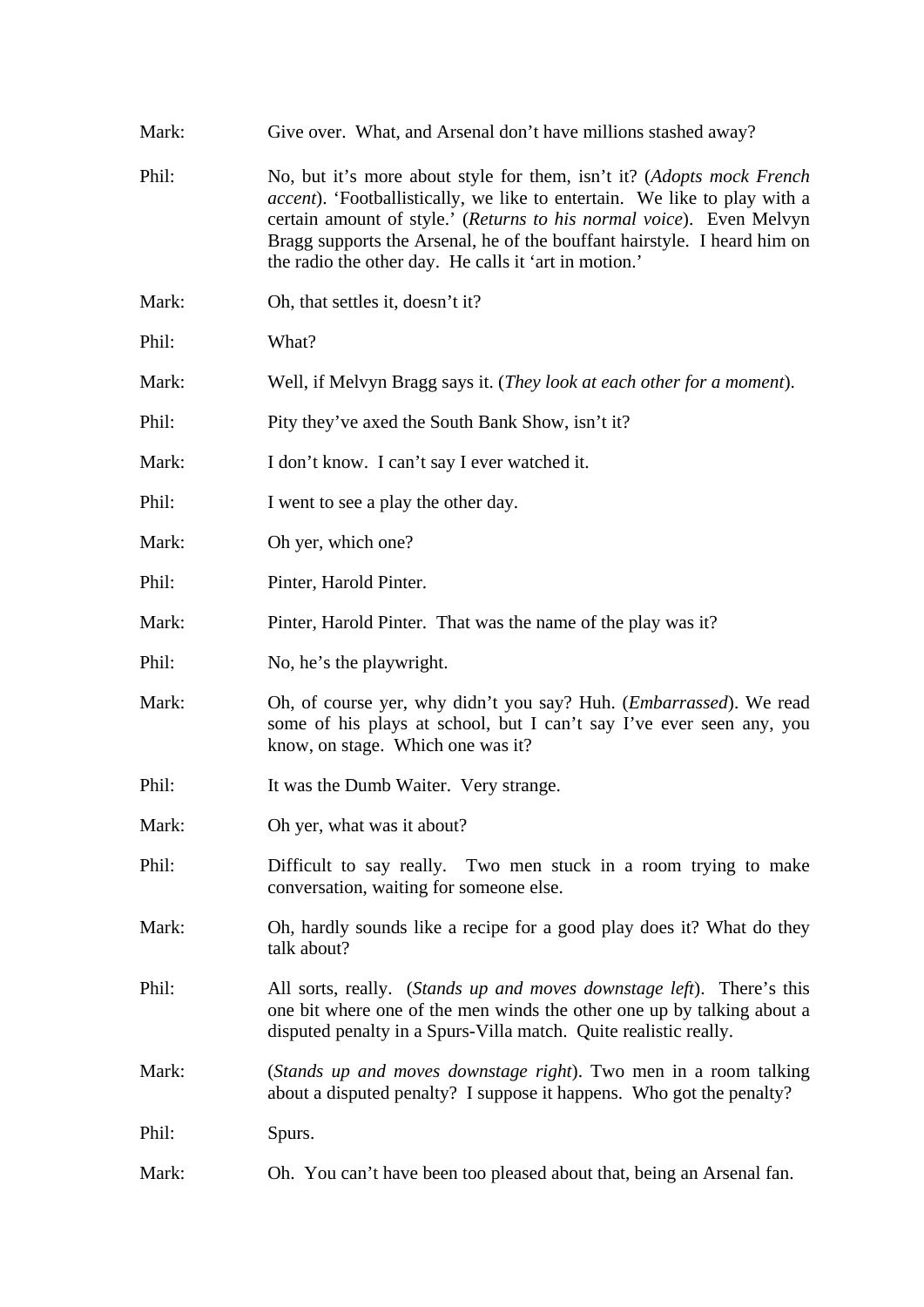| Phil: | It's only a play.                                                                                                                                                                                                                                                                                                                                                                                                                                                               |
|-------|---------------------------------------------------------------------------------------------------------------------------------------------------------------------------------------------------------------------------------------------------------------------------------------------------------------------------------------------------------------------------------------------------------------------------------------------------------------------------------|
| Mark: | Of course it is, but even so                                                                                                                                                                                                                                                                                                                                                                                                                                                    |
| Phil: | His dialogue's realistic, too, though cleverly contrived, often for comic<br>effect.                                                                                                                                                                                                                                                                                                                                                                                            |
| Mark: | Funny. Never associated Pinter with comic effect.                                                                                                                                                                                                                                                                                                                                                                                                                               |
| Phil: | Oh yes, he can be very funny sometimes. There's this one bit, where<br>they're arguing over whether you can say 'light the kettle.' (Moves<br>centre stage).                                                                                                                                                                                                                                                                                                                    |
| Mark: | (Moves centre stage to face Phil). What's funny about that? Of course<br>you can say 'Light the kettle.'                                                                                                                                                                                                                                                                                                                                                                        |
| Phil: | Ah, that's the point, you see. You say 'light the gas.'                                                                                                                                                                                                                                                                                                                                                                                                                         |
| Mark: | No you don't. You say 'Light the kettle.' 'Light the kettle.'                                                                                                                                                                                                                                                                                                                                                                                                                   |
| Phil: | No, you say 'put on the kettle.'                                                                                                                                                                                                                                                                                                                                                                                                                                                |
| Mark: | I never say 'put on the kettle.'                                                                                                                                                                                                                                                                                                                                                                                                                                                |
| Phil: | Well, you wouldn't, would you?                                                                                                                                                                                                                                                                                                                                                                                                                                                  |
| Mark: | ( <i>Angrily</i> ). What do you mean?                                                                                                                                                                                                                                                                                                                                                                                                                                           |
| Phil: | Well, you'd never say 'put on the kettle' would you?                                                                                                                                                                                                                                                                                                                                                                                                                            |
| Mark: | Would you?                                                                                                                                                                                                                                                                                                                                                                                                                                                                      |
| Phil: | Yer, 'put on the kettle,' all the time, well, when I want a cup of tea, that<br>is. And there's this other bit, you see, about an Eccles cake.                                                                                                                                                                                                                                                                                                                                  |
| Mark: | An Eccles cake?                                                                                                                                                                                                                                                                                                                                                                                                                                                                 |
| Phil: | Yer, one Eccles cake. Who'd have thought you could get humour out of<br>one Eccles cake, but he does. Bizarre. Realistic, yet not realistic.<br>( <i>Pauses</i> ). Do you ever wonder, though, 'what is reality?'                                                                                                                                                                                                                                                               |
| Mark: | That's a bit deep for a Saturday evening, isn't it?                                                                                                                                                                                                                                                                                                                                                                                                                             |
| Phil: | <i>(Goes downstage left)</i> . No, it's interesting though, isn't it? <i>(Ponders)</i> .<br>What is reality? (Turns to Mark). And, then, if you take a play, or a<br>work of art even, what's the relationship between that and reality?<br>Should a play, or a work of art, merely reflect reality, or challenge it?<br>Pinter's clever, you see, he shows us something that could be reality, but<br>isn't, and then challenges our ideas about what reality is. Very clever. |
| Mark: | I can't say I've given too much thought to reality recently.<br>- 1<br>occasionally watch Reality TV, but I can't say you see too much reality                                                                                                                                                                                                                                                                                                                                  |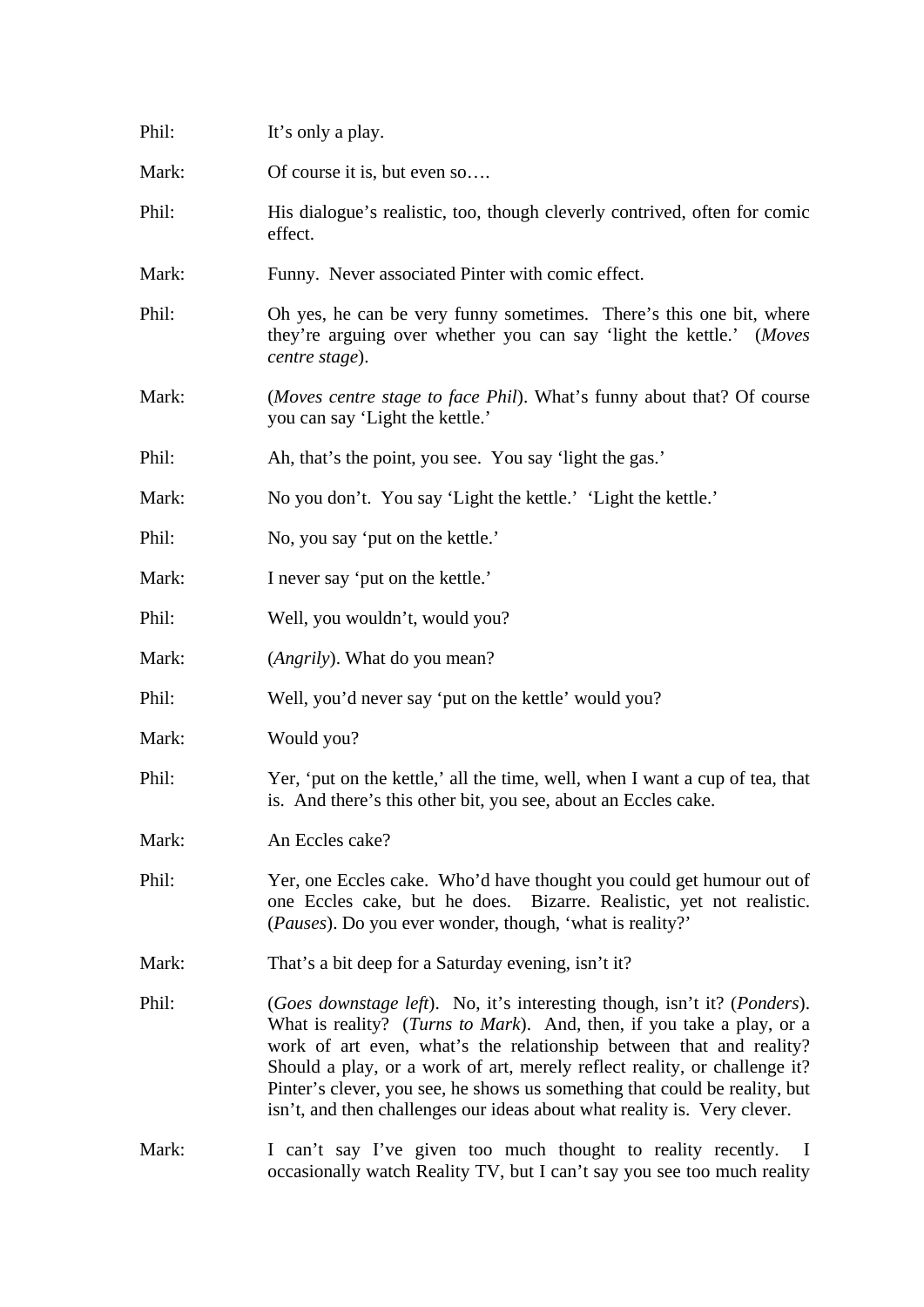|       | there.                                                                                                                                                                                                             |
|-------|--------------------------------------------------------------------------------------------------------------------------------------------------------------------------------------------------------------------|
| Phil: | Too busy making truckloads of money, eh?                                                                                                                                                                           |
| Mark: | Someone has to.                                                                                                                                                                                                    |
| Phil: | How much do you earn, then? You've never told me.                                                                                                                                                                  |
| Mark: | You're a journalist, aren't you? I don't want my salary up in lights.<br>(Gestures as if writing a headline in the air). 'Greedy banker earns<br>squillions.' Read all about it.                                   |
| Phil: | Hardly news, is it? Shock horror. 'Bankers earn lots of lolly.' What's<br>next 'Pope Catholic,' 'Sun rises''Late final: sun sets.' (Sits on the<br>sofa stage left).                                               |
| Mark: | Alright, alright. (Sits on the sofa stage right).                                                                                                                                                                  |
| Phil: | 'Sir Fred sorry.' Now that would be news.                                                                                                                                                                          |
| Mark: | Don't drag him into it. We're not all like him, you know.                                                                                                                                                          |
| Phil: | Fair enough. Did you get a bonus this year?                                                                                                                                                                        |
| Mark: | Of course I did.                                                                                                                                                                                                   |
| Phil: | How much?                                                                                                                                                                                                          |
| Mark: | What is this? Twenty questions? Death by a thousand questions?                                                                                                                                                     |
| Phil: | Go on. Was it big?                                                                                                                                                                                                 |
| Mark: | Depends what you mean by 'big.'                                                                                                                                                                                    |
| Phil: | Big, you know, big (gestures with his hands to show something 'big'.<br>Mark does not reply.) A million? (Mark does not reply, but gestures to<br>show it is less). Less? Less than a million? Oh, half a million? |
| Mark: | Look, we could be here all night. I'm not going to tell you.                                                                                                                                                       |
| Phil: | Oh. And you don't feel the slightest bit guilty?                                                                                                                                                                   |
| Mark: | About what?                                                                                                                                                                                                        |
| Phil: | About the fact that it's thanks to the taxpayer that you've got a job and<br>that you've got a bonus.                                                                                                              |
| Mark: | No, why? I'm a taxpayer, too. I've worked hard, I support a family,<br>contribute to the economy.                                                                                                                  |
| Phil: | But if the government hadn't pumped money into the economy, you'd<br>have been stuffed.                                                                                                                            |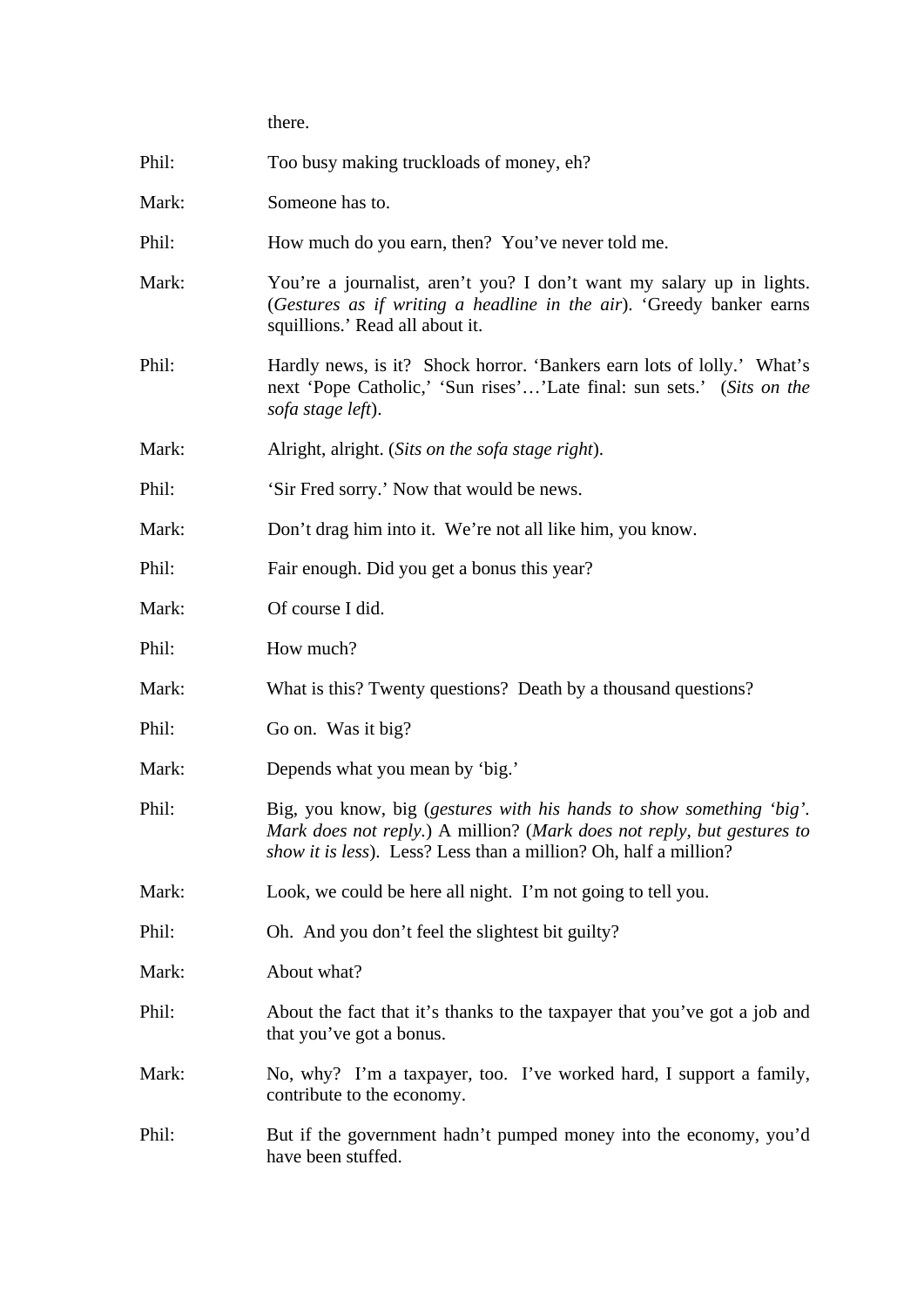| Mark: | So, would you, mate. We all would have been. People are always<br>looking for a scapegoat, aren't they? It helps them to stop looking at<br>their own problems.                                                                              |
|-------|----------------------------------------------------------------------------------------------------------------------------------------------------------------------------------------------------------------------------------------------|
| Phil: | So, whilst thousands of steel workers lose their jobs in Redcar, and those<br>poor Cadbury's workers get shafted by Kraft, you're happy to pick up<br>your bonus?                                                                            |
| Mark: | I pay 50% tax on the bonus, which will doubtless turn up in benefits for<br>the workers who've lost their jobs. So, they should be thankful I'm<br>earning all this money.                                                                   |
| Phil: | You don't feel at all guilty then?                                                                                                                                                                                                           |
| Mark: | No, why should I? I wouldn't be in this game if I felt guilt, would I?<br>They look at each other for a moment). Anyway, I also<br>(Pause.<br>contribute to the economy by spending what's left after the Chancellor's<br>grabbed his share. |
| Phil: | Oh yer, how?                                                                                                                                                                                                                                 |
| Mark: | I've bought a work of art.                                                                                                                                                                                                                   |
| Phil: | What?                                                                                                                                                                                                                                        |
| Mark: | A work of art.                                                                                                                                                                                                                               |
| Phil: | You, art? I didn't know you were into art.                                                                                                                                                                                                   |
| Mark: | I wasn't, but I bought it as an investment.                                                                                                                                                                                                  |
| Phil: | To make even more money?                                                                                                                                                                                                                     |
| Mark: | That's the plan.                                                                                                                                                                                                                             |
| Phil: | So, where is it then?                                                                                                                                                                                                                        |
| Mark: | What?                                                                                                                                                                                                                                        |
| Phil: | The work of art. You said you had a work of art.                                                                                                                                                                                             |
| Mark: | (Waves his hand in the direction of the 'work of art' on the back wall).<br>You're looking at it.                                                                                                                                            |
| Phil: | What? The wallpaper?                                                                                                                                                                                                                         |
| Mark: | (Gets up and goes over to the 'work of art'). No, this.                                                                                                                                                                                      |
| Phil: | That? That's a                                                                                                                                                                                                                               |
| Mark: | What?                                                                                                                                                                                                                                        |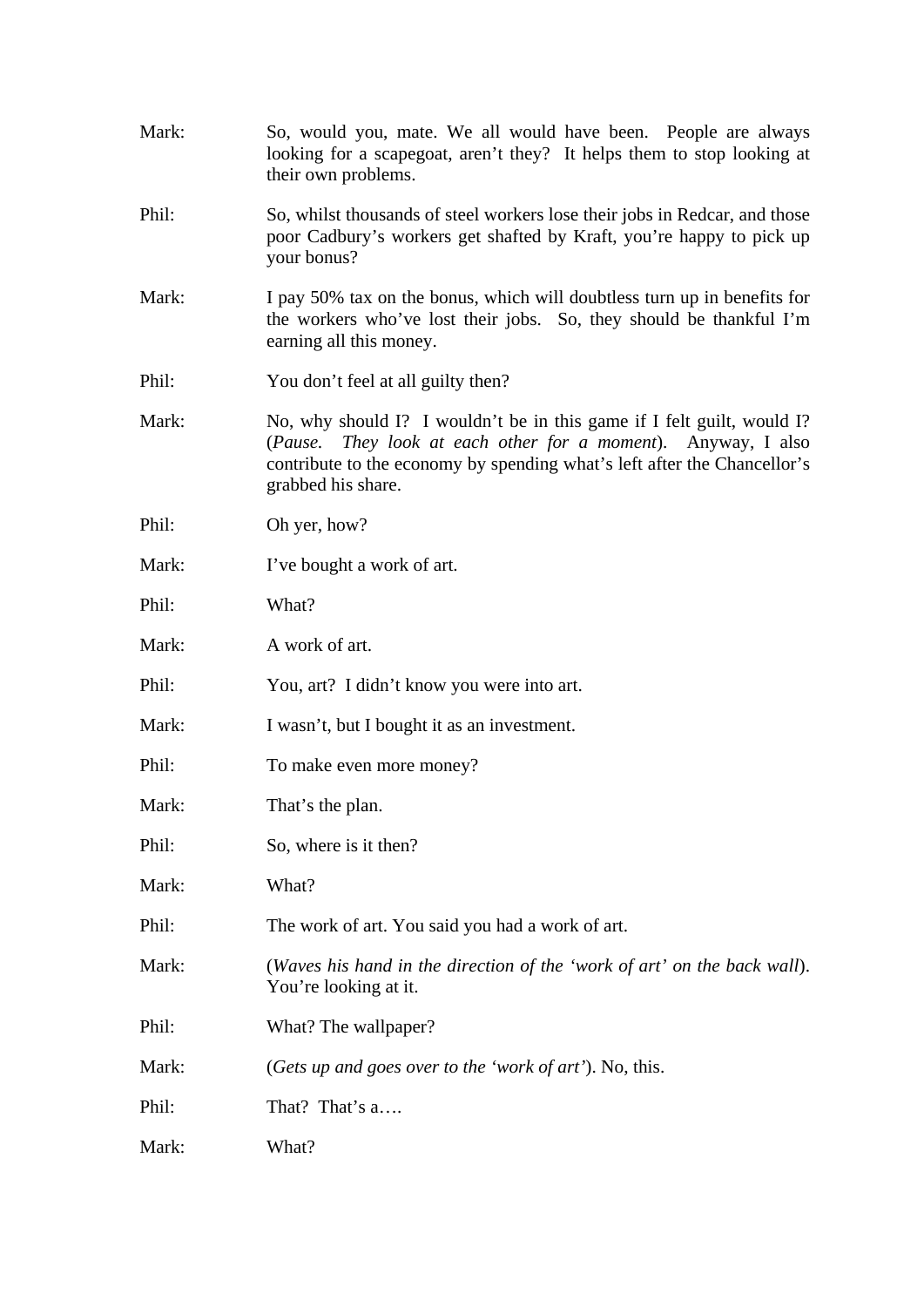| Phil: | Well, it's a, you know, it's a mirror, isn't it? Anyone can see that.                                                                                                                                                                                                                                                                                                                                                                   |
|-------|-----------------------------------------------------------------------------------------------------------------------------------------------------------------------------------------------------------------------------------------------------------------------------------------------------------------------------------------------------------------------------------------------------------------------------------------|
| Mark: | It may look like a mirror, but it's not. It's a work of art.                                                                                                                                                                                                                                                                                                                                                                            |
| Phil: | (Gets up and goes over to the 'work of art'). You're having a laugh,<br>aren't you? If it quacks like a duck, it's a duck. If it looks like a mirror,<br>it's a                                                                                                                                                                                                                                                                         |
| Mark: | Work of art. It's a work of art.                                                                                                                                                                                                                                                                                                                                                                                                        |
| Phil: | Alright, fine. Let's say 'it's a work of art' then.                                                                                                                                                                                                                                                                                                                                                                                     |
| Mark: | It is.                                                                                                                                                                                                                                                                                                                                                                                                                                  |
| Phil: | What's it called? It must have a name, if it's a work of art.                                                                                                                                                                                                                                                                                                                                                                           |
| Mark: | Untitled Painting.                                                                                                                                                                                                                                                                                                                                                                                                                      |
| Phil: | Untitled Painting? That's a funny name for something that isn't a<br>painting.                                                                                                                                                                                                                                                                                                                                                          |
| Mark: | It's on a canvas. Look ( <i>points behind the mirror</i> ). That's painted.                                                                                                                                                                                                                                                                                                                                                             |
| Phil: | Who made it?                                                                                                                                                                                                                                                                                                                                                                                                                            |
| Mark: | Baldwin and Ramsden. 1965.                                                                                                                                                                                                                                                                                                                                                                                                              |
| Phil: | Who? Never heard of them.                                                                                                                                                                                                                                                                                                                                                                                                               |
| Mark: | Nor had I until I saw this. The dealer said I'd got a bargain. They're the<br>next big thing in art, he said. Everyone's going to be wanting their work<br>soon.                                                                                                                                                                                                                                                                        |
| Phil: | (Looks at the 'work of art' for a moment). I'm sorry Mark, but it is a<br>mirror.                                                                                                                                                                                                                                                                                                                                                       |
| Mark: | No, it isn't. Look. (carefully removes it from its hook and shows Phil the<br>side of the 'work of art'). The artist took something that looks like a<br>mirror and he's attached it to a canvas. You see, it's a work of art.<br>(Replaces the 'work of art' on its hook).                                                                                                                                                             |
| Phil: | So, what you're saying is, you can take an everyday object like a mirror,<br>or something that looks a bit like a mirror, and stick it onto a canvas and<br>call it a work of art. (Gets out a comb from his pocket). Why not stick a<br>comb on a canvas, or (gets out his mobile phone) a mobile phone, (goes<br>over to the bowl of fruit and takes out a banana from it) or a banana for<br>that matter, and call it a work of art. |
| Mark: | Now you're being ridiculous.                                                                                                                                                                                                                                                                                                                                                                                                            |
| Phil: | Who, me? Ridiculous? You're the one who's being ridiculous, mate.<br>You expect me to believe that by sticking an everyday object on a                                                                                                                                                                                                                                                                                                  |